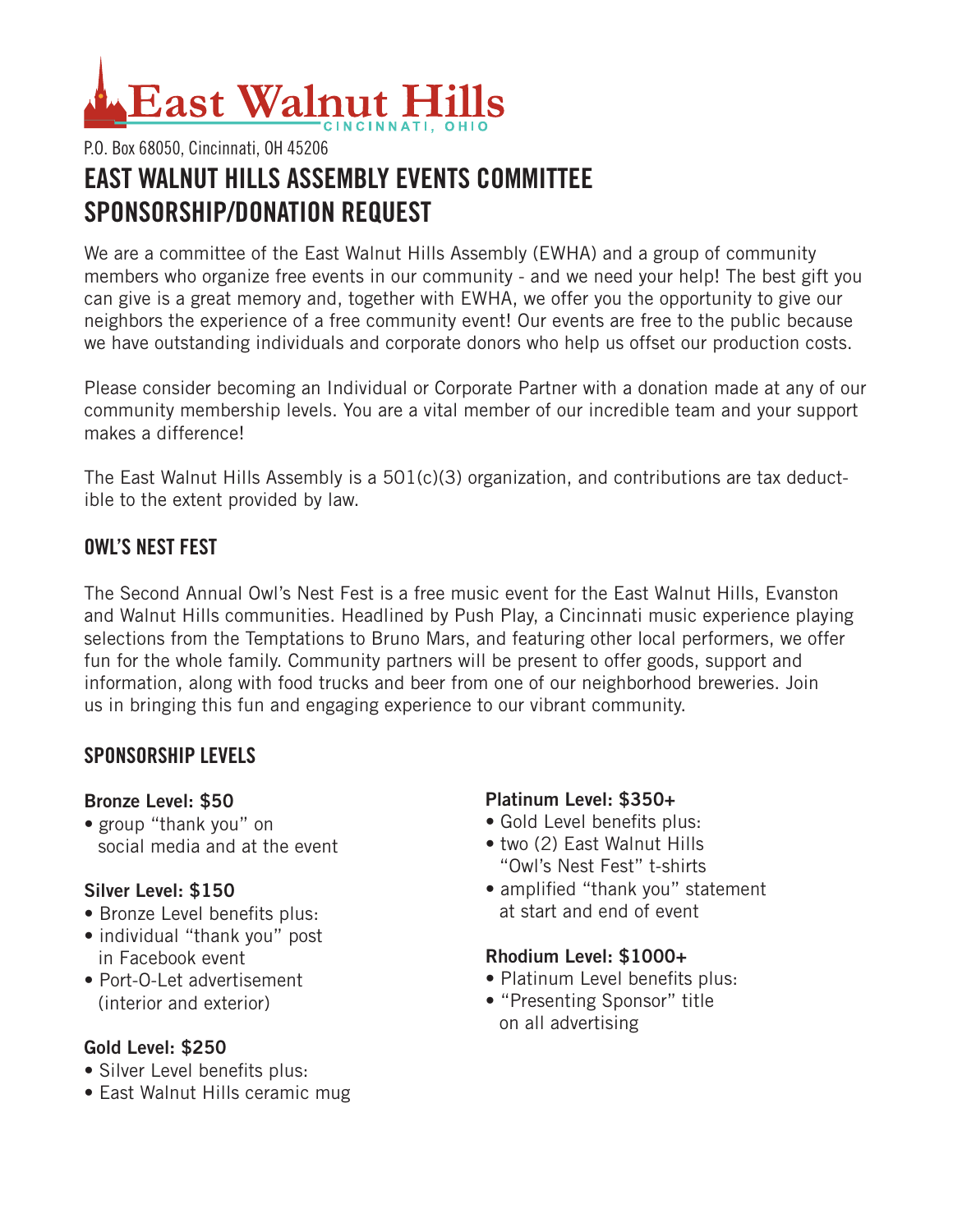

## P.O. Box 68050, Cincinnati, OH 45206 **EAST WALNUT HILLS ASSEMBLY EVENTS COMMITTEE** SPONSORSHIP/DONATION RECEIPT

|                                | Donor: |
|--------------------------------|--------|
|                                |        |
|                                |        |
|                                |        |
|                                |        |
|                                |        |
|                                |        |
|                                |        |
|                                |        |
|                                |        |
|                                |        |
|                                |        |
|                                |        |
|                                |        |
|                                |        |
|                                |        |
|                                |        |
|                                |        |
| acknowledging receipt of gift: |        |

Please accept this as proof of your donation received, and thank you for your support!